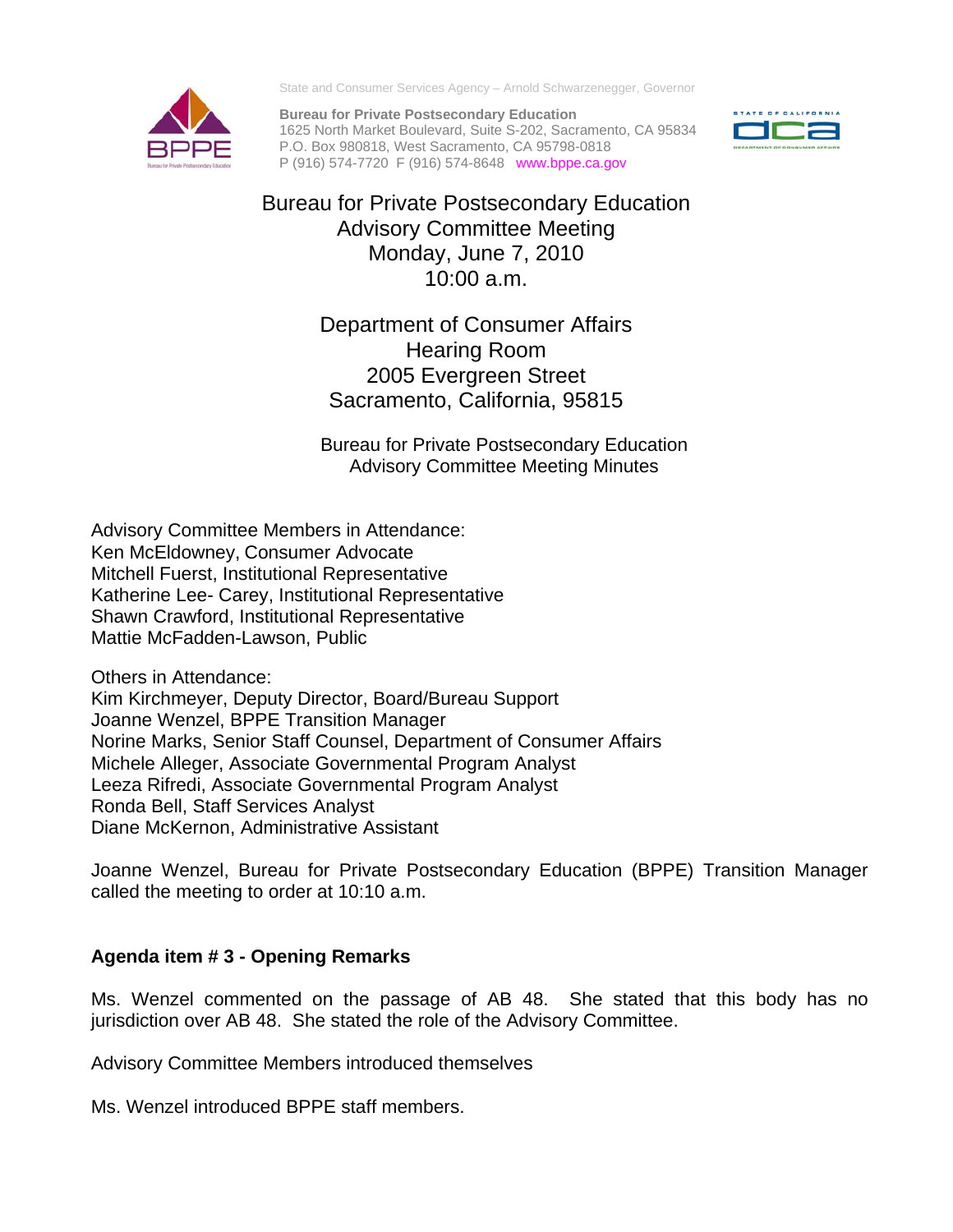### **Agenda item # 4 - Bureau Update**

Ms. Wenzel provided an update on BPPE's progress regarding staffing, complaints received and applications processing.

## **Agenda item #5 – Adoption of the March 15, 2010 Meeting Minutes**

M – Ken McEldowney; and S – Katherine Lee-Carey; and carried unanimously to adopt the Advisory Committee Meeting Minutes.

## **Agenda item # 6 – Regulation Hearing**

At 10:16 am, Ms. Wenzel opened the Regulation Hearing to Amend Sections 70000- 76420 of Division 7.5 of Title 5 of the California Code of Regulations. Public comment was received.

- 1. One comment was received requesting that a definition be added to the regulations regarding institutional and non-institutional fees and that the regulations be changed to allow institutions pay the Student Tuition Recovery Fund fee for the student.
- 2. One was received comment the audited financial statements would burden smaller schools due to the cost of hiring a Certified Public Account.
- 3. Sixteen comments were received testifying against AB 48.

At 1:18 pm, Ms. Wenzel closed the public comment period.

### **Agenda item # 7 - Consideration and Recommendations of the Proposed Regulatory Language to Amend Sections 70000-76420 of Division 7.5 of Title 5 of the California Code of Regulations.**

Advisory Committee Members considered public comments received during the public hearing to Amend Sections 70000-76240 of Division 7.5 of Title 5 of the California Code of Regulations.

Items numbers 1 and 2 are being taken under consideration.

Item number 3 addresses statutory amendments and are not relevant to the regulations.

### **Agenda item # 8 - Enforcement and Disciplinary Guidelines Regulations**

The Committee discussed proposed language regarding Enforcement and Discipline: Notice to Comply; Suspension, Revocation, or Probation of Approval to Operate; and Disciplinary Guidelines – Proposed Language to add, amend or repeal Division 7.5 of Title 5, California Code of Regulation, Sections 74120, 74130, 71460, 74170, 75010, 75020, 75030, 75040, 75050, 75060, 75070.